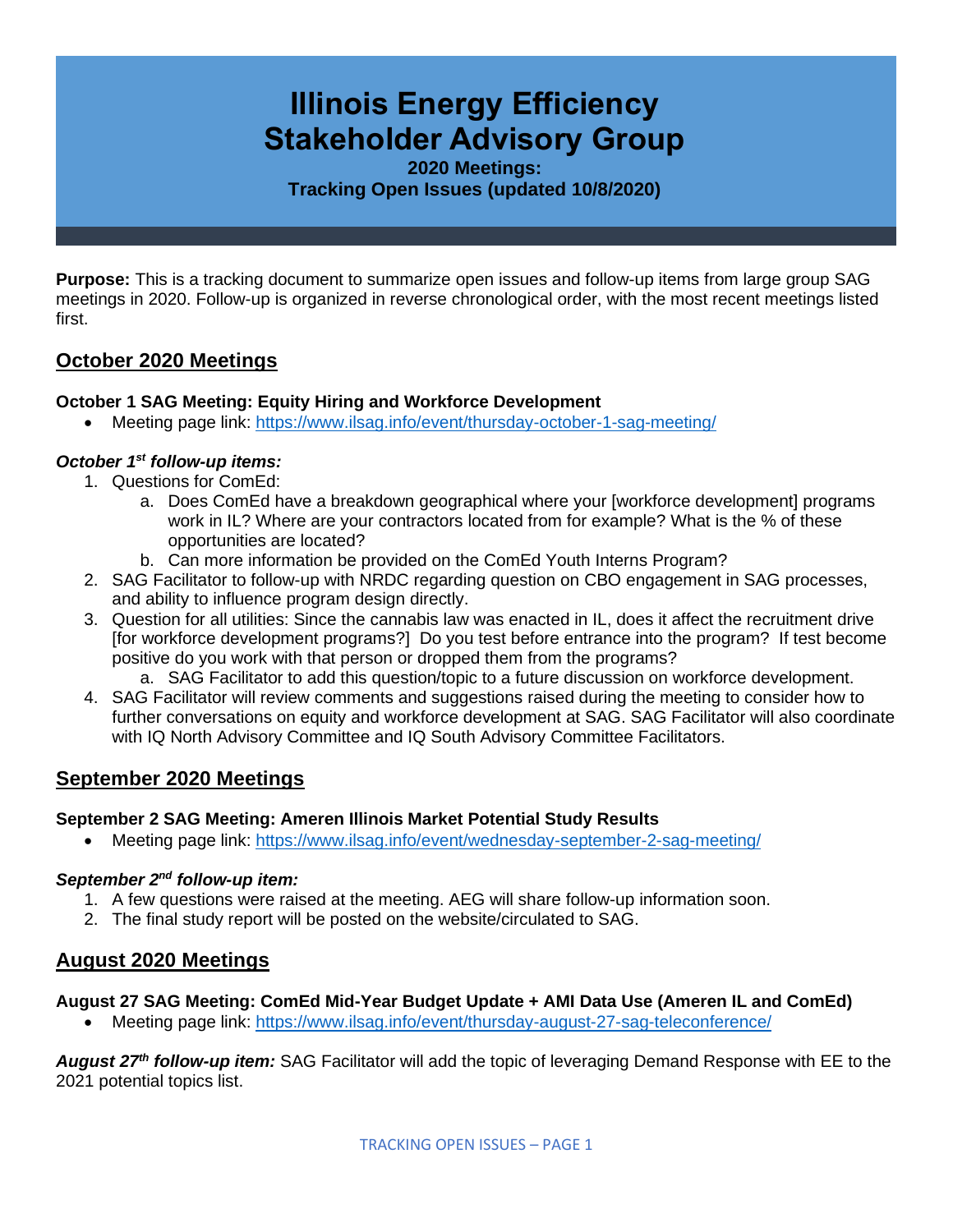#### **August 26 SAG Meeting: Peoples Gas & North Shore Gas Potential Study Results**

• Meeting page link:<https://www.ilsag.info/event/wednesday-august-26-sag-teleconference/>

#### *August 26th follow-up items:*

- 1. AEG will share follow-up information from this meeting within two weeks. When follow-up information is circulated to SAG, a due date for any additional feedback will be shared.
- 2. The final study report will be posted on the website/circulated to SAG.

#### **August 24 Small Group SAG Meeting: Follow-up on COVID-19 Evaluation Impacts**

• Meeting page link: <https://www.ilsag.info/event/monday-august-24-small-group-sag-meeting/>

#### *August 24th follow-up items:*

- 1. Additional comments or feedback on the options proposed by the evaluation teams for counting custom savings in 2020 due by Tuesday, September 1.
- 2. Consensus next steps:
	- a. If the SAG does not reach consensus on this evaluation question, a comparison exhibit will be prepared that identifies the issue, different opinions, and the basis for those opinions.
	- b. If resolution is reached, it will be documented on the Policy page of the SAG website: <https://www.ilsag.info/policy/>

# **July 2020 Meetings**

No large group SAG meetings

# **June 2020 Meetings**

#### **June 23 Meeting: ComEd Potential Study Results**

• Meeting page link: <https://www.ilsag.info/event/tuesday-june-23-sag-meeting/>

#### *June 23rd follow-up items:*

- 1. Additional comments or questions on the ComEd potential study results due by Monday, June 29.
- 2. Dunsky provided follow-up information to respond to questions raised during the meeting (included in meeting notes).
- 3. The final study report will be posted on the website/circulated to SAG.

#### **June 17 SAG Meeting (joint with Income Qualified EE Advisory Committee)**

• Meeting page link: [June 17 SAG Meeting](https://www.ilsag.info/event/wednesday-june-17-sag-meeting/)

# **June 17th follow-up items:**

- *1. Income Qualification Guidelines Policy*
	- $\circ$  Utilities and non-financially interested stakeholders will have a follow-up discussion on policy language.

#### *2. Initial Energy Efficiency Idea Responses from Utilities:*

- $\circ$  Energy Efficiency Portfolio Plans are currently in development by utility teams. If there are specific questions about EE Idea proposals, utilities will follow-up directly with idea submitters.
- o IHWAP and Weatherization Recommendations
	- In July, utilities will meet with non-financially interested stakeholders to discuss refined weatherization recommendations.
	- A follow-up discussion on IHWAP is planned for later this summer (anticipated in August).
- o NRDC Health Building Proposal: NRDC will share modified proposal on healthy building material reporting.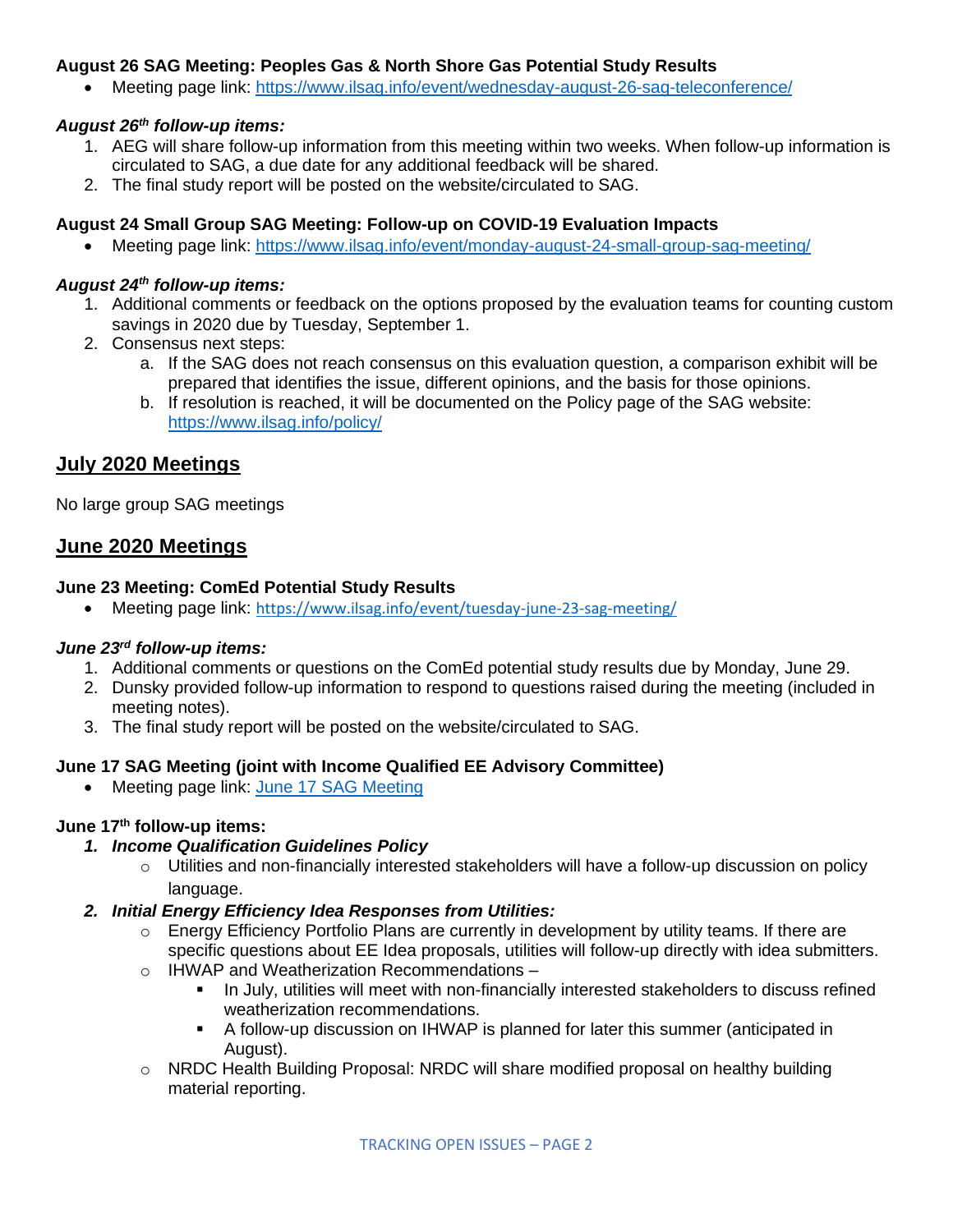$\circ$  SAG Facilitator will follow-up with EE idea submitters to understand whether there are any additional questions on utility responses.

# **June 16 SAG Meeting**

• Meeting page link: [June 16 SAG Meeting](https://www.ilsag.info/event/tuesday-june-16-sag-meeting/)

# *June 16th follow-up items:*

## *1. Initial Energy Efficiency Idea Responses from Utilities:*

- $\circ$  Energy Efficiency Portfolio Plans are currently in development by utility teams. If there are specific questions about EE Idea proposals, utilities will follow-up directly with idea submitters.
- o On Bill Financing (OBF) will be scheduled for future discussion at SAG (anticipated 2021).
- $\circ$  Follow-up discussion to be scheduled at SAG on multi-family considerations, including % of comprehensive project participation for current multi-family programs (anticipated August 13).
- $\circ$  SAG plans to discuss equity hiring later this summer (anticipated in late August).
- o Nicor Gas + PG/NSG to review and provide a response to the NRDC Affordable Housing New Construction idea; the idea was inadvertently tagged as "electric only."
- $\circ$  SAG Facilitator will follow-up with EE idea submitters to understand whether there are any additional questions on utility responses.

## *2. Market Effects:*

o Further discussion on market effects will be scheduled in the SAG Market Transformation Savings Working Group, if needed.

# *3. Big Picture Evaluation:*

o SAG Facilitator to follow-up with evaluation teams to share evaluation cost category breakdowns with stakeholders.

#### *4. TRC Inputs:*

- o Ameren IL to add carbon adder citation to TRC inputs chart.
- $\circ$  ICC Staff is interested in the utilities considering using the same source on future avoided greenhouse gas emissions / carbon adder.
- $\circ$  If there are further questions about inputs, discussion will be scheduled with non-financially interested parties.

# **June 11 Small Group SAG Meeting – Evaluation Impacts Due to COVID-19**

• Meeting page link: [June 11 SAG Meeting](https://www.ilsag.info/event/thursday-june-11-small-group-sag-meeting/)

# *June 11th follow-up items:*

- 1. **Next steps on estimating savings due to COVID:** Three options for estimating savings in CY2020 due to the COVID-19 pandemic were circulated, presented during the June 11 meeting – the evaluation teams recommend option #1.
	- o **Feedback is due by Friday, July 10.** Send comments to Carly Olig. Guidehouse [\(carly.olig@guidehouse.com\)](mailto:carly.olig@guidehouse.com) and Zach Ross, Opinion Dynamics [\(zross@opiniondynamics.com\)](mailto:zross@opiniondynamics.com). Please CC me: [Celia@CeliaJohnsonConsulting.com.](mailto:Celia@CeliaJohnsonConsulting.com) o A follow-up discussion will be scheduled, if needed.
- 2. **Next steps for business closure policy issue:** Evaluators will prepare a memo summarizing business closure potential scenarios, options, and pros/cons. The memo will be circulated for review and comment. A follow-up policy discussion will be scheduled.
- 3. **Next steps for Potential COVID Impacts to NTG:**
	- 1. SAG Facilitator will follow-up with VEIC and Energy Solutions about whether there is midstream / upstream data that could be shared with utilities.
	- 2. SAG Facilitator will follow-up with ODC on timing for potential Ameren IL survey results.
	- 3. Further discussion is anticipated during the annual SAG NTG update process in September.
		- **Reminder on NTG Process:** Evaluators will provide NTG ratio recommendations for the 2021 program year by September 1, 2020. There are four meetings scheduled in September to discuss consensus on NTG ratios. NTG values for the 2021 program year must be finalized by October 1, 2020.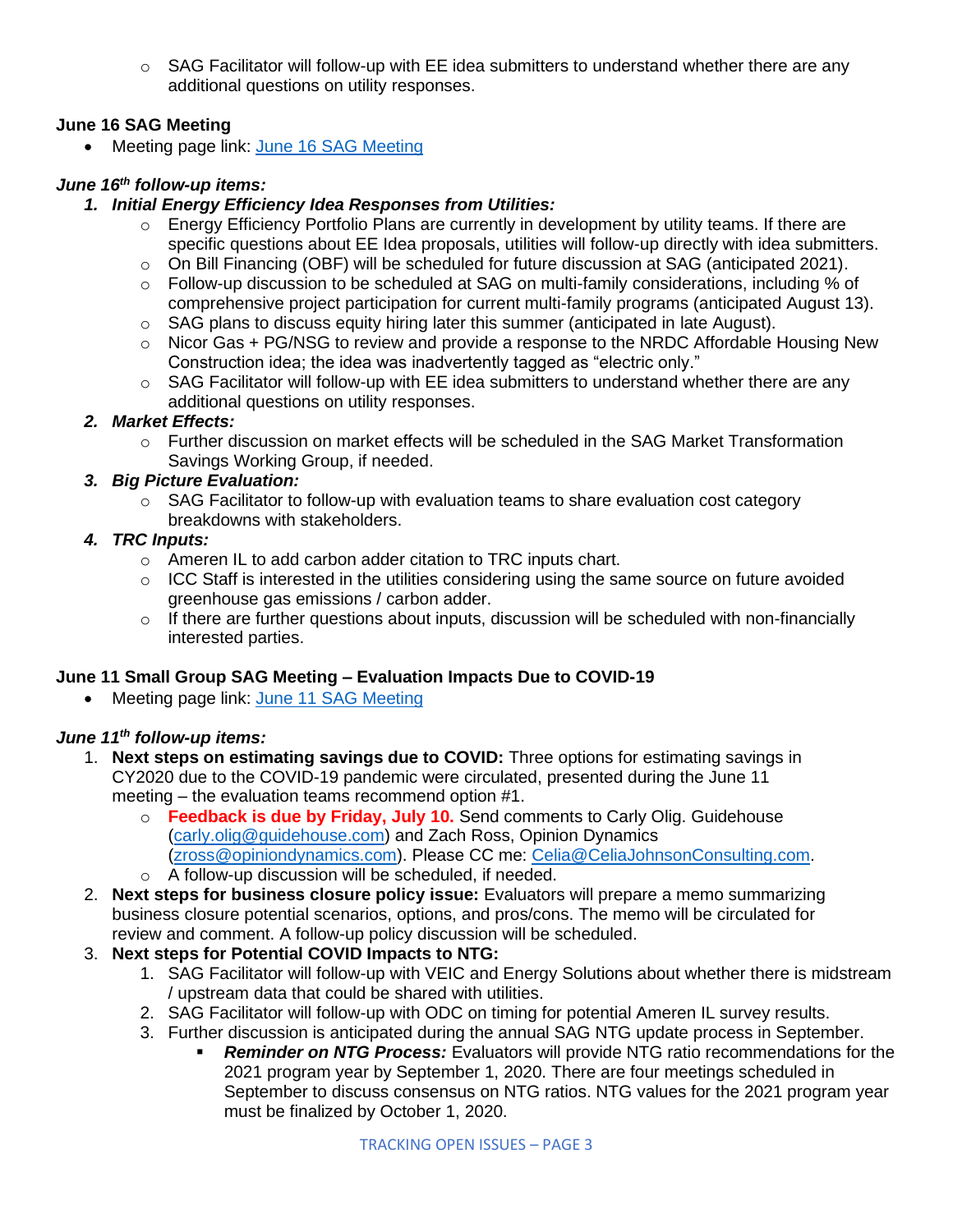**.** It may be useful for evaluators to highlight which programs were impacted by COVID when providing NTG recommendations this year; and whether there are any NTG recommendations that relate to COVID impacts.

# **June 3 SAG Meeting**

• Meeting page link: [June 3 SAG Meeting](https://www.ilsag.info/event/wednesday-june-3-sag-meeting/)

#### *June 3rd follow-up items:*

- 1. SAG Facilitator to plan a follow-up conversation on equity hiring during SAG Planning Process; tentatively late summer.
- 2. Utilities will provide an initial response to EE ideas during the June 16-17 SAG meetings.

# **May 2020 Meetings**

## **May 12-13 SAG Meetings**

- May 12 Meeting page link: [May 12 SAG Meeting](https://www.ilsag.info/event/tuesday-may-12-sag-meeting/)
- May 13 Meeting page link (joint with IQ EE Advisory Committee): [May 13 SAG Meeting](https://www.ilsag.info/event/wednesday-may-13-sag-meeting/)

## *May 12-13 follow-up items:*

- 1. Utilities may follow-up directly with EE Idea presenters.
- 2. A third meeting will be scheduled to finish EE Idea presentations.
- 3. Utilities will provide an initial response to EE ideas during the June 16-17 SAG meetings.

# **April 2020 Meetings**

## **April 14 SAG Meeting**

- Meeting page link: [April 14 SAG Meeting](https://www.ilsag.info/event/tuesday-april-14-sag-meeting/)
- Notes document: [Attendee List and Notes from April 14 Meeting](https://s3.amazonaws.com/ilsag/SAG_April-14-2020_Meeting_Attendees_and_Notes_Final.pdf)

# *April 14th follow-up items:*

- 1. ComEd will follow-up on NRDC suggestion to create a one-pager than can be shared on virtual auditing, opportunities, vendors, etc.
- 2. SAG Facilitator to follow-up with ICC Staff on whether the Commission is considering action related to EE/workforce development.
- 3. SAG Facilitator to schedule a follow-up discussion on evaluation impacts for persisting savings.
- 4. If any SAG participants have questions that we did not have time to address during the April 14<sup>th</sup> meeting, please reach out: [Celia@CeliaJohnsonConsulting.com.](mailto:Celia@CeliaJohnsonConsulting.com)

# **March 2020 Meetings**

# **March 10-11 SAG Meetings**

- Meeting page links: [March 10 SAG Meeting](https://www.ilsag.info/event/tuesday-march-10-sag-meeting/) and [March 11 SAG Meeting](https://www.ilsag.info/event/wednesday-march-11-sag-meeting/)
- Notes document:
	- o [Attendee List and Notes from March 10-11 SAG Meetings](https://s3.amazonaws.com/ilsag/SAG_March_10-11-2020_Meetings_Attendees_and_Notes_Final.pdf)
	- o [Open SAG Cannabis Questions \(updated March 19, 2020\)](https://s3.amazonaws.com/ilsag/SAG-Open-Cannabis-Questions_updated-3-19-2020.pdf)

#### *March 10-11 follow-up items:*

• Due to the number of follow-up items, a separate document was prepared to summarize follow-up: [March 10-11 SAG Meetings: Summary of Follow-Up Items](https://s3.amazonaws.com/ilsag/SAG_March-10-11_2020_Meetings_Summary-of-Follow-Up-Items_Final.pdf)

# **February 2020 Meetings**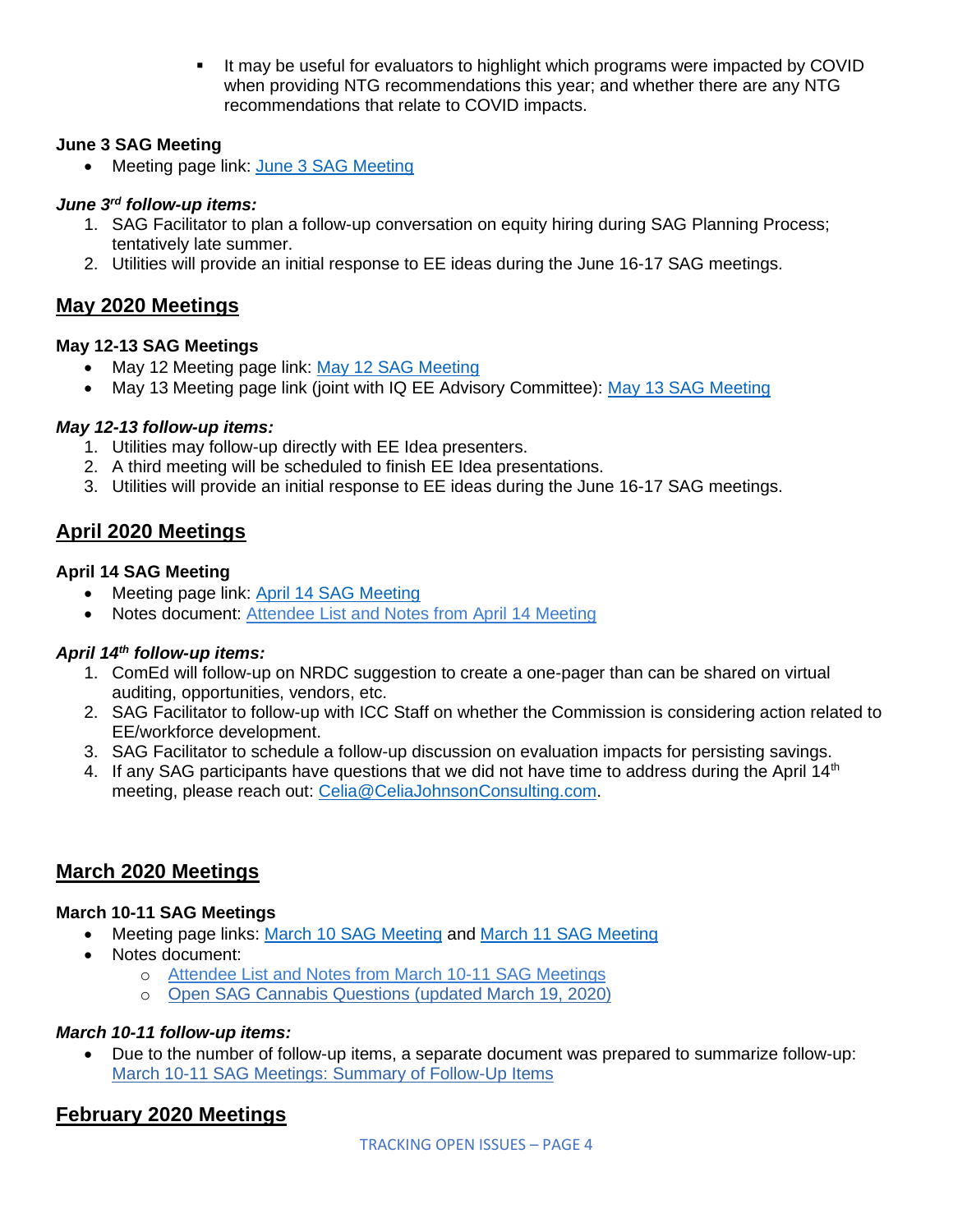#### **February 10 SAG Teleconference: Cumulative Persisting Annual Savings (CPAS) + Cannabis Follow-Up**

- Meeting page link: [February 10 SAG Teleconference](https://www.ilsag.info/event/monday-february-10-sag-teleconference/)
- Notes document: [Attendee List and Notes from Feb. 10 Meeting](https://s3.amazonaws.com/ilsag/Large_Group_SAG_Meeting_Monday-Feb-10-2020_Attendees_and_Notes_Final.pdf)

# *February 10th follow-up items:*

- CPAS Next Steps
	- 1. SAG Facilitator to follow-up with IL-TRM Administrator on venue for discussing CPAS recommendations related to the IL-TRM.
	- 2. SAG Facilitator to follow-up with Ameren Illinois and ComEd on next steps for remaining CPAS topics – anticipated for discussion in the April 14-15 SAG meetings.
- Cannabis Next Steps: MEEA Presentation
	- 1. SAG Facilitator to follow-up with IL-TRM Administrator on next steps for discussing cannabis baseline measures.
	- 2. SAG Facilitator to follow-up with MEEA on engaging Dept. of Ag to further discuss cannabis opportunities at SAG.
	- 3. If you have questions for MEEA on their research, reach out to Molly Graham: [mgraham@mwalliance.org](mailto:mgraham@mwalliance.org)
- Cannabis Next Steps: Guidehouse Presentation
	- 1. Several questions were submitted through the webinar that we did have time to address SAG Facilitator to follow-up with Guidehouse for responses to these questions.
	- 2. If you have questions for Guidehouse about their research, reach out to Wayne Leonard: [wayne.leonard@guidehouse.com](mailto:wayne.leonard@guidehouse.com)
	- 3. Opinion Dynamics is also completing research on cannabis; SAG Facilitator to follow-up on whether a summary should be scheduled at a future meeting.

## **February 6 SAG Teleconference: ComEd Baseline Study Results**

- Meeting page link: **February 6 SAG Teleconference**
- Notes document: [Attendee List and Notes from Feb. 6 Meeting](https://s3.amazonaws.com/ilsag/Large_Group_SAG_Meeting_Thursday-Feb-6-2020_Attendees_and_Notes_Final.pdf)

# *February 6th follow-up items:*

- SAG Facilitator to circulate final ComEd baseline study report to SAG, when available.
- Draft Potential Study results will be presented to SAG on Tuesday, June 23 (teleconference).

# **January 2020 Meetings**

#### **January 28 SAG Meeting (Springfield) – Utility-Braided IHWAP Programs**

- Meeting page link: [January 28 SAG Meeting](https://www.ilsag.info/event/tuesday-january-28-sag-meeting/)
- Notes document: [Attendee List and Notes from Jan. 28, 2020 Meeting](https://s3.amazonaws.com/ilsag/Large_Group_SAG_Meeting_Tuesday_Jan-28-2020_Attendees_and_Notes_Final.pdf)

Topics that may require additional discussion include:

- 1. Multifamily IHWAP-braided weatherization opportunities
- 2. Addressing the acute need for contractors, including recruiting diverse contractors
- 3. Consistent market pricing for contractors across regions of the state
- 4. Understanding the process for reviewing and commenting on the State of Illinois Weatherization Plan
- 5. Understanding deferrals how large of an issue are deferrals and are there resources that can be leveraged?
- 6. Inspection process are multiple inspections needed (for example, inspections by both IHWAP and utilities)?
- 7. Surveying Community Action Agencies on increasing their capacity